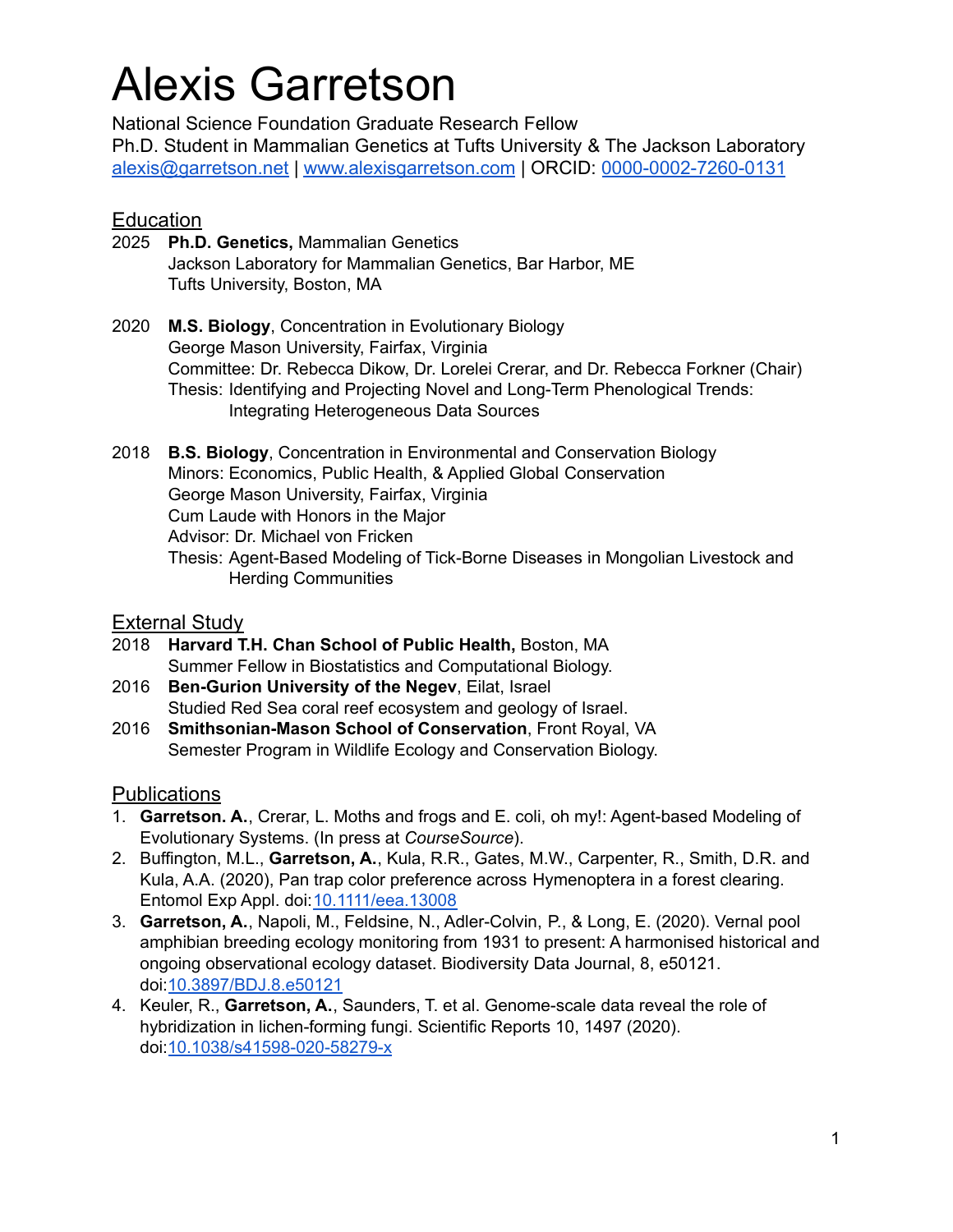5. Mayernik, M. S., Breseman, K., Downs, R. R., Duerr, R., **Garretson, A.**, Hou, C.-Y. (Sophie), & Committee, E.D.G.I. (EDGI) and E.S.I.P. (ESIP) D. S. (2020). Risk Assessment for Scientific Data. Data Science Journal, 19(1), 10. doi:[10.5334/dsj-2020-010](http://doi.org/10.5334/dsj-2020-010)

## Book Chapters

- 1. **Garretson, A.** Citizen Science Can Improve Visitor Experience and Research Outcomes in Museums and Cultural Institutions. Invited contribution to *Digital Museums: What's new in the field?*. ed. Andrea Ledsema, Jessica BrodeFrank, Isabel Sanz.
- 2. **Garretson. A.** Institutional Differences in the Stewardship and Research Output of United States Herbaria. Invited contribution to *Institutions and Incentives in Public Policy* ed. Roberta Herzberg, Rosolino Candela, Rosemarie Fike. Preprint:[10.1101/2021.01.07.425759](https://doi.org/10.1101/2021.01.07.425759)
- 3. **Garretson, A.** Natural Selection and Camouflage. In *A Laboratory Manual for Biology 308: Laboratory/Field Exercises in Ecology and Evolution.* By Lorelei Crerar, Larry L. Rockwood.
- 4. **Garretson, A.** and Forkner, Rebecca. Phenology, Climate Change and Citizen Science. In *A Laboratory Manual for Biology 308: Laboratory/Field Exercises in Ecology and Evolution*. By Lorelei Crerar, Larry L. Rockwood.
- 5. **Garretson, A.** and Crerar, Lorelei. Ecological and Evolutionary Modeling. In *A Laboratory Manual for Biology 308: Laboratory/Field Exercises in Ecology and Evolution*. By Lorelei Crerar, Larry L. Rockwood.

Publications in Preparation (\* indicates student co-authors)

- 1. Young, A.M., E.F. van Mantgem, **A. Garretson,** T. Morelli. Translational Science Education Through Citizen Science. (Under review at *Ecology and Society*)
- 2. **Garretson, A.,** Forkner, R. Herbarium Specimens Document Delays in the Abscission of Senesced Maple Leaves in the Northeastern United States Over the Past 150 Years. (In revisions at *Frontiers in Forests and Global Change*).
- 3. **Garretson, A**., \*Mohney, S., \*Silarszka, R., \*Cahill, M., \*Griffin, L., Mohonk Preserve Stream Watch Citizen Scientists, Feldsine, N., Napoli, M., Long, E. Land Use and Basin Characteristics Associated with the Occurrence of Invasive Vegetation in the Hudson River Valley, New York. (In prep for Invasive Plant Science and Management).
- 4. **Garretson, A., \***Cuddy, T., Forkner, R. Latitudinal Gradients in Large Milkweed Bug (Hemiptera: Lygaeidae) Reproductive Ecology and Climate Responses. (In prep for *Environmental Entomology*).
- 5. \*Bredin, S., **Garretson, A.**, Forkner, R. Interacting Impacts of Temperature and Precipitation on Amphibian Breeding Phenology. (In prep for *Journal of Herpetology*)

## Data Packages

- 1. Mohonk Preserve, Citizen Scientists, Feldsine N A, Kathe J J, Long E C, Montoya A J, Napoli M M, **Garretson A**, Wander H (2021). Mohonk Preserve Riparian Invasive Vegetation Species Sampling. Mohonk Preserve. Occurrence dataset. doi[:10.15468/nw2vj4](https://doi.org/10.15468/nw2vj4)
- 2. Mohonk Preserve, Feldsine N, Forester A, **Garretson A**, Huth P, Long E C, Morgan V, Napoli M, Pierce E, Smiley D, Smiley S, Thompson J (2021). Mohonk Preserve Vernal Pool Amphibian Breeding Ecology Monitoring from 1931 to Present. Mohonk Preserve. Occurrence dataset. doi:[10.15468/dypfbs](https://doi.org/10.15468/dypfbs)
- 3. **Garretson, A**. and R.E. Forkner. 2021. Data from Herbarium Specimens Reveal Delays in Autumn Maple Coloration in the Northeastern United States Over the Past 150 Years ver 1. Environmental Data Initiative. doi:[10.6073/pasta/fa6ecc44fa123e83dff8f169a8cea230](https://doi.org/10.6073/pasta/fa6ecc44fa123e83dff8f169a8cea230)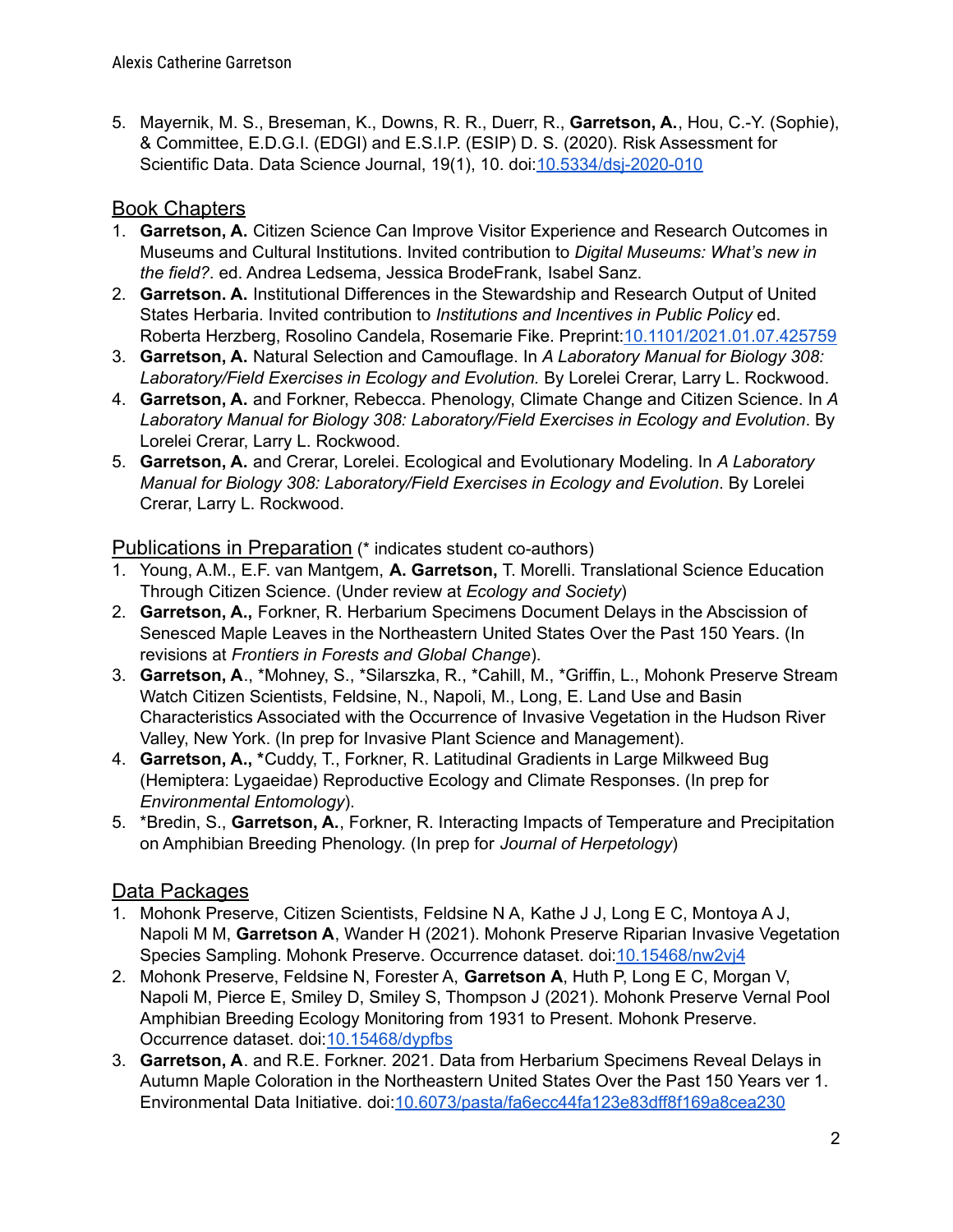- 4. Young, A.M., E.F. van Mantgem, **A. Garretson**, T. Morelli, and iNaturalist Citizen Scientists. 2021. Data from Translational Science Education Through Citizen Science ver 1. Environmental Data Initiative. doi:[10.6073/pasta/ead637f72df3efc6300d508840bdef7b](https://doi.org/10.6073/pasta/ead637f72df3efc6300d508840bdef7b)
- 5. Mohonk Preserve, C. Belardo, N. Feldsine, A. Forester, **A. Garretson**, P. Huth, E.C. Long, V. Morgan, M. Napoli, E. Pierce, D. Richardson, D. Smiley, S. Smiley, J. Thompson, and B. Wilcove. 2021. History of Acid Precipitation on the Shawangunk Ridge: Mohonk Preserve Precipitation Depths and pH, 1976 to Present ver 4. Environmental Data Initiative. doi:[10.6073/pasta/1cfbeb51493023913deeb7927fa5687b](https://doi.org/10.6073/pasta/1cfbeb51493023913deeb7927fa5687b)
- 6. Mohonk Preserve, N. Feldsine, **A. Garretson**, E.C. Long, M. Napoli, V. Morgan, E. Pierce, D. Smiley, S. Smiley, and J. Thompson. 2021. Mohonk Preserve Groundwater Springs Data, 1991 to Present ver 2. Environmental Data Initiative. doi:[10.6073/pasta/2592a2141bb6b6258a0e1def2a70f48f](https://doi.org/10.6073/pasta/2592a2141bb6b6258a0e1def2a70f48f)
- 7. **Garretson, A.,** Crerar, L., Rockwood, L. 2020. Forest Community Dynamics in Hemlock Overlook, Virginia: A Ten-Year Student-Collected Forest Plot Dataset. Environmental Data Initiative: edi.405.1.

doi:[10.6073/pasta/0.6073/pasta/10.6073/pasta/9c10f7834c8772ce295789133131c009](https://doi.org/10.6073/pasta/9c10f7834c8772ce295789133131c009)

- 8. **Garretson, A.** 2020. Research-Grade iNaturalist Observations Recorded by Alexis Garretson. Global Biodiversity Information Facility. doi[:10.15468/dl.ck8ck2](https://doi.org/10.15468/dl.ck8ck2)
- 9. Buffington, M., **Garretson, A.**, Kula, R.R., Gates, M.W., Carpenter, R., Smith, D.R., & Kula, A.A.R. 2020. Hymenoptera Species and Counts in a Maryland Forest Clearing Using Multiple Colored Pan Traps. Environmental Data Initiative: edi400. doi:[10.6073/pasta/7344f282a665e0b7555818803ed354c9](https://doi.org/10.6073/pasta/7344f282a665e0b7555818803ed354c9)
- 10. Mohonk Preserve, Feldsine, N., **Garretson, A.**, Kathe, J., Long, E., Montoya, A., Napoli, M., Wander, H., Citizen Science Volunteers. January 2020. Mohonk Preserve Stream Water Quality Invasive Species and Macroinvertebrate Sampling from 2017-Present. Environmental Data Initiative: edi399. doi:[10.6073/PASTA/068E4A6FA99628C6A01F4A739D5DD2D6](https://doi.org/10.6073/PASTA/068E4A6FA99628C6A01F4A739D5DD2D6)

11. Mohonk Preserve, Feldsine, N., Forester, A., **Garretson, A.**, Huth P., Long E., Napoli, N., Pierce, E., Smiley, D., Smiley, S., Thompson, J. July 2019. Mohonk Preserve Amphibian and Water Quality Monitoring Dataset at 11 Vernal Pools from 1931-Present. Environmental Data

Initiative: edi398. doi[:10.6073/pasta/864aea25998b73c5d1a5b5f36cb6583e](https://doi.org/10.6073/pasta/864aea25998b73c5d1a5b5f36cb6583e)

Fellowships & Grants (Total awarded: \$226,145)

- 2021 **Humane Studies Fellowship,** Institute for Humane Studies (\$4,000)
- 2021 **FLOW (First-Generation, Low-Income, and/or Working Class) Fellow**, Scientists Promoting INclusive Excellence (SPINEs), Tufts University
- 2020 **Don Lavoie Fellowship**, Mercatus Center at George Mason University (\$1,250)
- 2020 **Loewy-Mohonk Preserve Liaison Fellowship**, Mohonk Preserve & Loewy Family Foundation (\$7,000)
- 2020 **Museum Computer Network Scholar,** MCN & Kress Foundation (\$800)
- 2020 **FUNding Friday,** Earth Science Information Partners Lab Funding (\$3,000)
- 2020 **Oskar Morgenstern Fellowship,** Mercatus Center at George Mason University (cancelled due to COVID)
- 2020 **Community Science Fellow: Science, Policy, and Engagement Cohort,** American Geophysical Union & Gordon and Betty Moore Foundation
- 2020 **Graduate Supplemental Scholarship,** Provost Graduate Education Awards,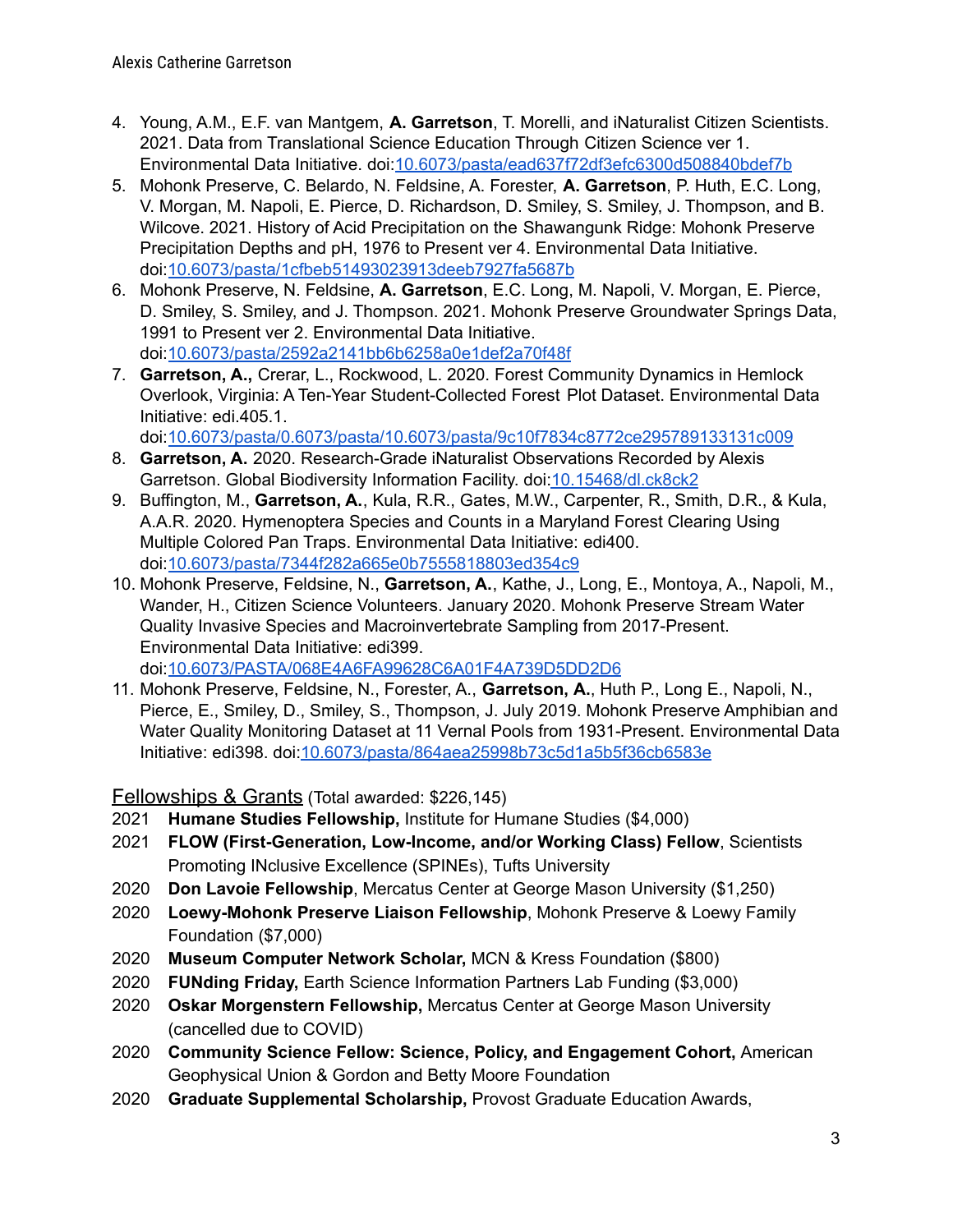George Mason University (\$2,500)

- **American Alpine Club Researcher,** American Alpine Club (\$1,500)
- **Global Discovery Scholarship,** George Mason University (\$1,100)
- **Dan Searle Fellow,** Institute for Humane Studies (\$3,000)
- **Data Stewardship Community Fellow (Returning),** Earth Science Information Partners (\$6,000)
- **ACTIVATE AI and Search: Diversity & Inclusion Scholar,** Lucidworks & Salesforce (\$2,595)
- **Graduate Research Fellow,** National Science Foundation (\$138,000)
- **Environmental Data Initiative Summer Fellow,** Environmental Data Initiative & Mohonk Preserve (\$5,000)
- **Frédéric Bastiat Research Sequence Fellow,** Mercatus Center at George Mason University (\$5,000)
- **Ryan Kelley Memorial Research Fellowship,** International Women's Fishing Association Scholarship Trust (\$1,000)
- **Science Ambassador,** Science Gateways Community Institute (\$1,500)
- **Olami Inspire Online Fellow,** Olami (\$1,700)
- **Data Stewardship and Research Object Citation Community Fellow,** Earth Science Information Partners (\$5,000)
- **Kennedy Research Fellowship**, David M. Kennedy Center for International Studies (\$1,000)
- **Ocean Discovery Fellowship,** MIT Media Lab & All Hands on Deck (\$750)
- **Frédéric Bastiat Fellow,** Mercatus Center at George Mason University (\$5,000)
- **Ridge to Reef Summer Trainee,** Climate and Life Summer Institute, UC Davis and NSF (Research Traineeship in Urban Ecosystem Management) (\$850)
- **Post-Baccalaureate Internship,** Harvard T.H. Chan School of Public Health, Department of Biostatistics (\$5,100)
- **Joseph Schumpeter Fellow**, Mercatus Center at George Mason University (\$3,000)
- **Undergraduate Research Scholars Program (Traditional)**, George Mason University (\$1,500)
- **Sinai Scholar**, Sinai Scholars Society (\$500)
- **Research Semester Cohort**, George Mason University, Department of Biology (\$2,000)
- **Undergraduate Research Scholars Program (Intensive)**, George Mason University (\$5,000)
- **Undergraduate Research Scholars Program (Traditional)**, George Mason University (\$1,500)
- **G92 Fellow,** World Vision International
- **Leading for Life: Urban Youth Workers Cohort,** The Richard and Helen DeVos Family Foundation
- **City Vision Fellow,** Lake Avenue Community Foundation
- **National Security Language Initiative for Youth**, US State Department (\$10,000)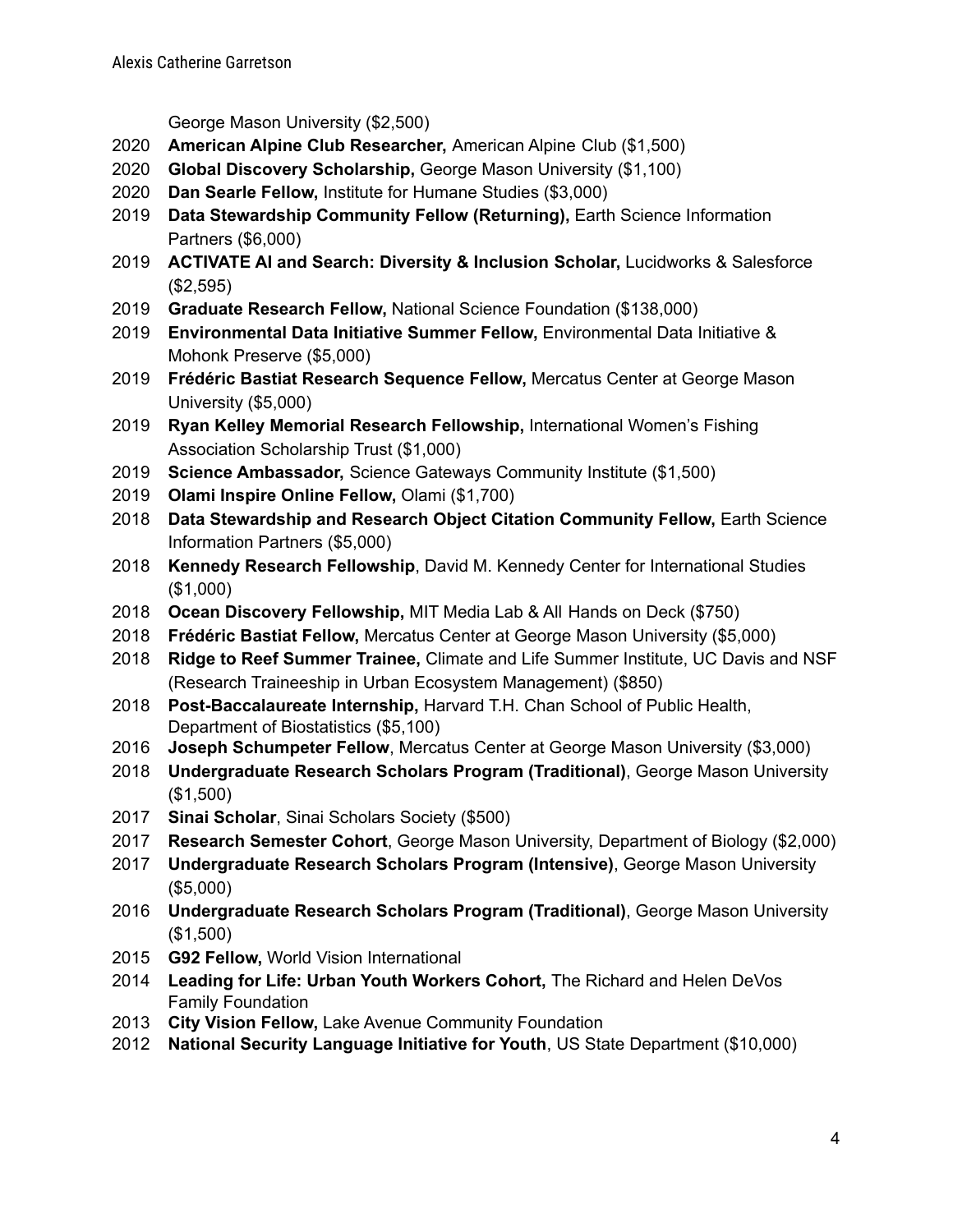Awards & Honors

- **Honorable Mention,** Ford Foundation Predoctoral Fellowship
- **Biodiversity Open Data Ambassador,** Global Biodiversity Information Facility
- **Champion,** National Microbiome Data Collaborative
- **Data and Software Carpentry Instructor,** The Carpentries
- **CourseSource Writing Studio Writing Fellow,** CourseSource & Society for the Advancement of Biology Education Research
- **Finalist - Westarctica Conservation Scholarship,** Westarctica Inc.
- **Open Access Publishing Fund,** George Mason University (€90)
- **Attendance Funding: American Geophysical Union 2019,** Earth Science Information Partners, Data Stewardship Committee (\$2,000)
- **Attendance Funding: Evolutionary Dynamics of Cancer,** Mathematical Biosciences Institute & National Institute of Statistical Sciences (\$375)
- **Science Alliance Leadership Training Fellow,** New York Academy of Sciences
- **Virtual Student Federal Service,** USGS and Northeast Climate Science Center
- **Affiliate Researcher,** Children's Hospital Boston
- **Ridge to Reef Travel Award & Scholarship,** UC Davis and NSF Traineeship (\$700)
- **Departmental Honors,** Department of Biology, George Mason University
- **Senior Award,** Department of Biology, George Mason University (\$250)
- **OSCAR Student Excellence Award: Research and Scholarship,** The Mason Impact Leadership Council (\$500)
- **The Biology Writing Award,** Department of Biology, George Mason University (\$500)
- **F.A. Hayek Award,** F.A. Hayek Program for Advanced Study in Philosophy, Politics, and Economics at the Mercatus Center at George Mason University (\$500)
- **Best Paper Award,** Sinai Scholars Society George Mason University (\$150)
- **F.A. Hayek Essay Contest First-Place Winner,** Department of Economics, George Mason University (\$500)
- **Arctic Summer College Fellow,** Ecologic Institute
- **OSCAR Fellow**, Office of Undergraduate Research George Mason University
- **Yeshiva Travel Scholarship,** Chabad on Campus (\$1,500)
- **Jeff Seidel Scholarship**, Jeff Seidel Jewish Student Centers (\$500)
- **Undergraduate Student Travel Fund**, George Mason University (\$500)
- **Best Overall Research and Scholarship Poster Presentation**, College of Humanities and Social Sciences (\$500)
- **Federal Supplemental Educational Opportunity Grant**, George Mason University (\$1,400)
- **Virginia Commonwealth Award,** George Mason University (\$6,000)

Conference Presentations (\* indicates student, <sup>†</sup> indicates presenting author, if not AG) Oral Presentations:

- 1. **Garretson, A.** <sup>+\*</sup>Cuddy, T., Forkner, R. (2020, June). Observational biodiversity occurrence data reveal spatiotemporal trends in large milkweed bugs. National Conference for Undergraduate Research, Virtual.
- 2. **Garretson, A.** (2020, August). Do you see what I see? Harmonizing data from multiple repositories. Talk presented at the Ecological Society of America Conference. Virtual.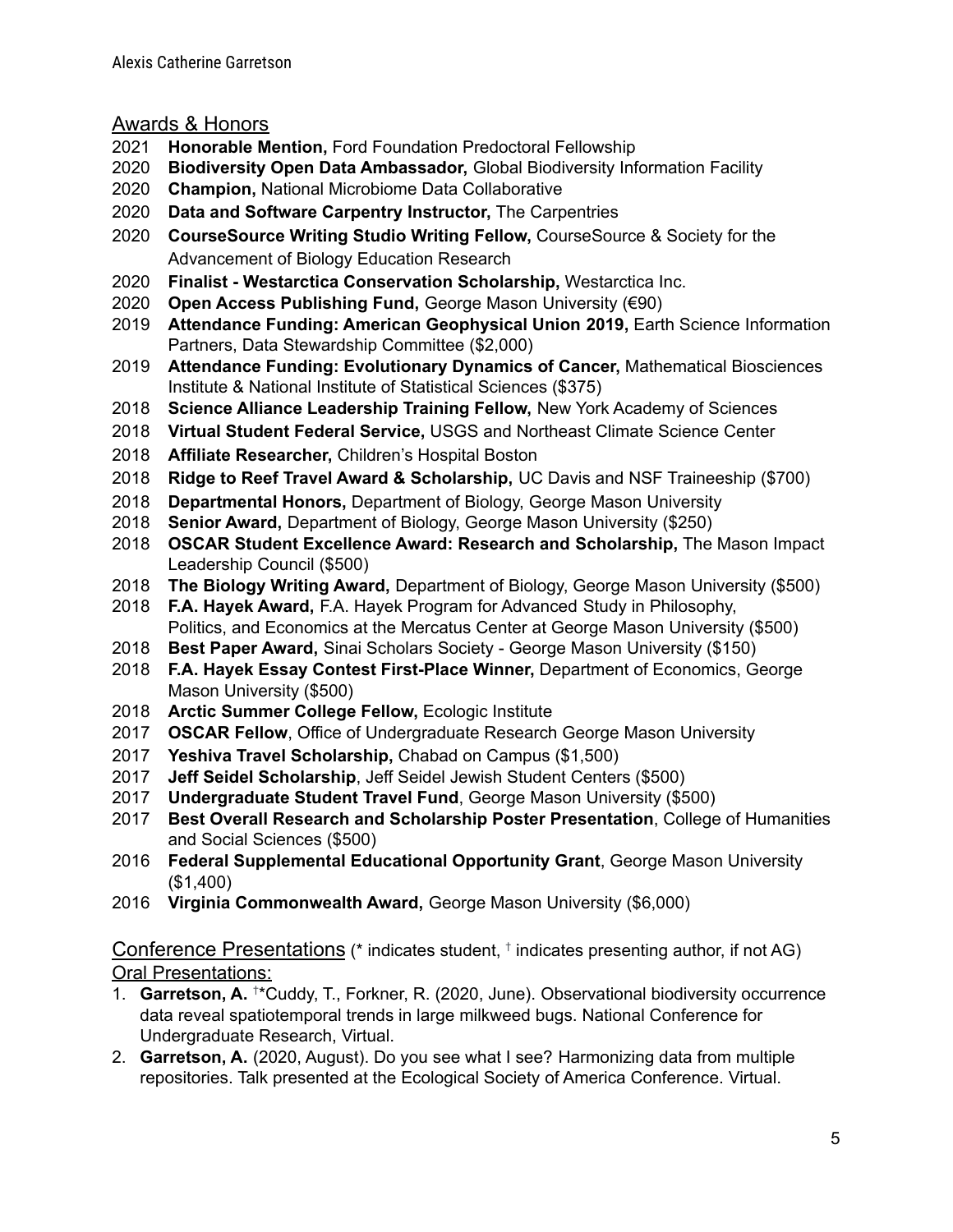- 3. **Garretson, A.** (2020, June). Extracting phenology and life history data from digitized specimens. Talk presented at the 4th Annual Digital Data Conference, Indiana University. Virtual.
- 4. **Garretson, A.** (2020, January). Citizen Science in the Earth Sciences: Challenges and Opportunities. Session organized at the Earth Science Information Partners Winter Meeting, Bethesda, MD.
- 5. **Garretson, A.** (2020, January). Do You See What I See? Citizen Science Data Coverage. Talk presented at the Earth Science Information Partners Winter Meeting, Bethesda, MD.
- 6. **Garretson, A.** (2019, July). The Unique Challenges of Long-Term Physical Collections: An Implementation of the Data Risk Matrix at the Mohonk Preserve. Talk presented at the Earth Science Information Partners Summer Meeting, Tacoma, WA.
- 7. †Keuler, R., **Garretson, A.**, Saunders, T., Erickson, R., St. Andre, N., Grewe, F., Smith, H., Lumbsch, T. H., St. Clair, L. L., Leavitt, S. D (2019, July). Potential role of hybrid speciation in lichen-forming fungi. Talk presented at Botany Conference, Tucson, AZ.
- 8. **Garretson, A.** (2019, January). Using Science Gateways in Phenological Research. Talk presented to the Science Gateways Community Institute Board. Virtual.
- 9. †Davies, H., **Garretson, A.**, Hogan, K., Vodzak, M., Zimmerman, D., Valitutto, M., Aguirre, A., von Fricken, M. (2018, July). Regional-scale analysis of bat-virus associations in Tropical Asia to support One Health surveillance. Oral presentation at the 55th annual Association of Tropical Biology and Conservation Meeting, Sarawak, Malaysia.
- 10. **Garretson, A.** (2018, July). Effects of Gestational Age and Birth Weight on Neurodevelopmental and Psychiatric Outcomes in Adolescents after Pediatric Cardiac Surgery. Talk presented at the Harvard Pipelines to Biostatistics Symposium, Boston, MA.
- 11. **Garretson, A.** (2018, July). Arctic Vegetation: Avenues for Herbarium-Driven Research. Talk presented to the Arctic Summer College. Virtual.
- 12. **Garretson, A.** (2016, May). Quantitative Analysis and Nutritional Optimization of Amazonian Fish Diet Mix. Talk presented to Amazonia keepers at the Smithsonian's National Zoo, Washington, DC.

## Poster Presentations:

- 1. <sup>†\*</sup>Silarszka, R., <sup>†\*</sup>Cahill, M., <sup>†\*</sup>Griffin, L., **Garretson, A.**, \*Mohney, S., Mohonk Preserve Stream Watch Citizen Scientists, Feldsine, N., Napoli, M., Long, E. (2021, Apr.) Land Use and Basin Characteristics Associated with the Occurrence of Invasive Vegetation in the Hudson River Valley, New York. Poster at the National Conference for Undergraduate Research, Virtual.
- 2. **Garretson, A.** (2021, Jan.). Linking Data Usage to Citizen Science Observations and Observers. Poster Presented at the Earth Science Information Partners Winter Meeting 2021. <https://doi.org/10.6084/m9.figshare.13604300.v1>
- 3. **Garretson, A.**, Forkner, R. (2020, June). Digitized herbarium specimens document changes in phenophases and pathogen damage in Eastern United States maples. Poster presented at the Ecological Society of America Conference. Virtual.
- 4. **Garretson, A.** <sup>+\*</sup>Cuddy, T., Forkner, R. (2020, June). Observational biodiversity occurrence data reveal spatiotemporal trends in large milkweed bugs. Poster presented at the Ecological Society of America Conference. Virtual.
- 5. **Garretson, A.**, Forkner, R. (2020, June). Digitized herbarium specimens document changes in phenophases and pathogen damage in Eastern United States maples. Poster presented at the 4th Annual Digital Data Conference, Indiana University. Virtual.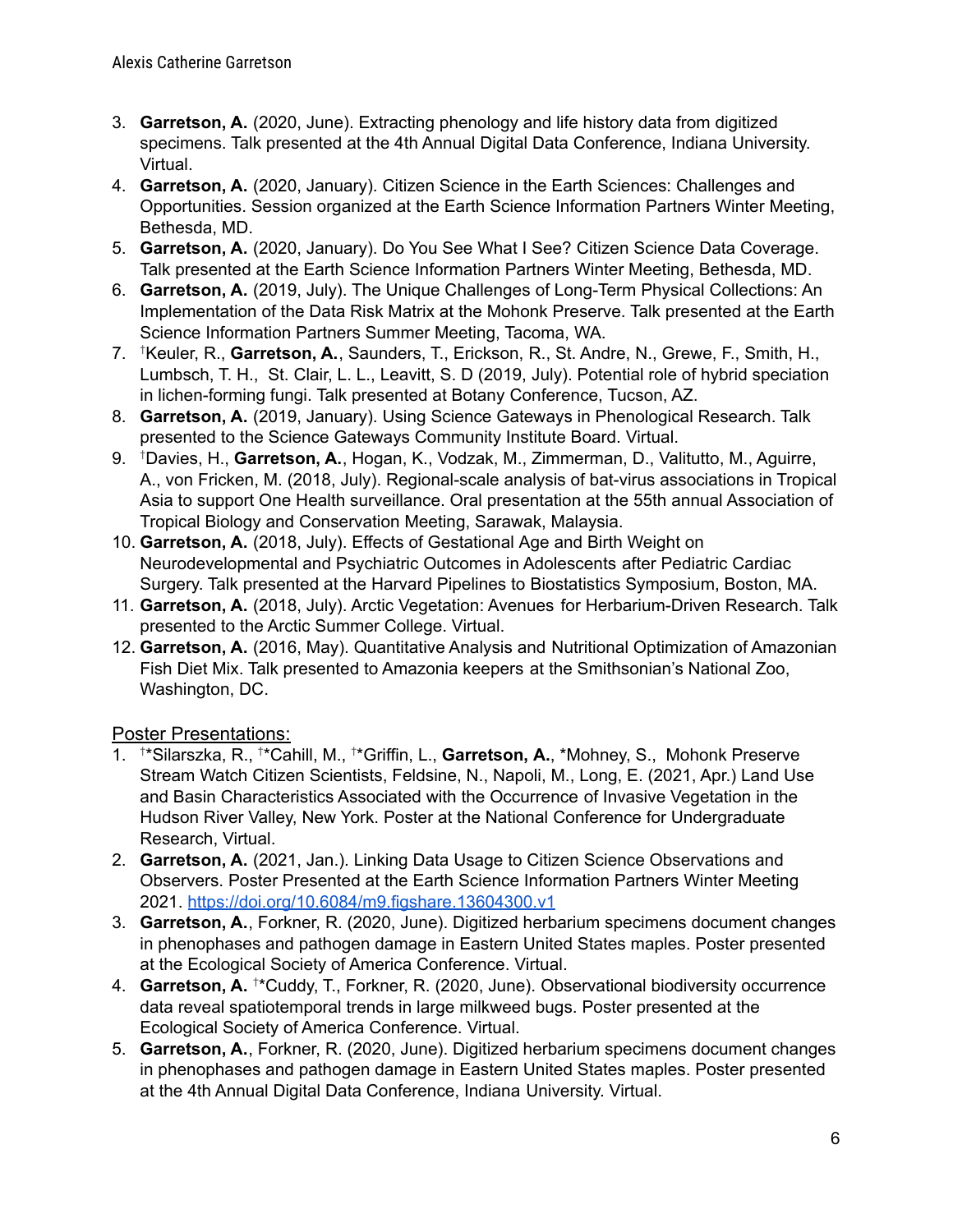- 6. Garretson, A. <sup>†\*</sup>Cuddy, T., Forkner, R. (2020, June). Extracting life stage and behavioral data from observational biodiversity occurrence data reveals spatiotemporal trends in large milkweed bugs. Poster presented at the 4th Annual Digital Data Conference, Indiana University. Virtual.
- 7. **Garretson, A.** Crerar, L. (2019, Nov.) Agent-Based Modeling in Evolution Education: Impacts on Student Understandings of Evolutionary Processes. Poster presented at the Mathematical Biosciences Institute Evolutionary Dynamics of Cancer. Columbus, OH.
- 8. **Garretson, A.,** Blumberg, K., O'Brien, M. (2019, July). Research, Reuse, and Re-Search: Harmonizing ecocomDP and DarwinCore. Poster presented at the Earth Science Information Partners Summer Meeting 2019, Tacoma, WA.
- 9. **Garretson, A.,** Napoli, M., Feldsine, N., \*Adler-Colvin, P., Long, E. (2019, July). Vernal Pool Amphibian Breeding Ecology Monitoring from 1931 to Present: A Harmonized Historical and Ongoing Observational Ecology Dataset. Poster presented at the Earth Science Information Partners Summer Meeting 2019, Tacoma, WA.
- 10. **Garretson, A.,** Forkner, R. (2019, Jan.). Automated Classification of Herbarium Specimens in Phenological Research: Preliminary Results and Future Directions. Earth Science Information Partners Winter Meeting 2019. Bethesda, MD.
- 11. **Garretson, A.,** von Fricken, M. (2018, Oct.). Agent-Based Modeling of Tick-Borne Disease Exposure in Mongolian Livestock and Herders. American Society of Tropical Medicine and Hygiene Annual Meeting 2018. New Orleans, LA.
- 12. †Davies, H., **Garretson, A.,** Hogan, K., Naimi, F., Vodzak, M., Zimmerman, D., Valitutto, M., Aguirre, A., von Fricken, M. (2018, Oct.) Characterizing the risk of bat-borne virus exposure at popular cave destinations in Southeast Asia for prevention and response. American Society of Tropical Medicine and Hygiene Annual Meeting 2018. New Orleans, LA.
- 13. **Garretson, A.,** Forkner, R. (2018, August). Comparison of Herbaria-Derived Measures with Direct Observation of Phenological Trends. Ridge to Reef: Climate and Life Summer Institute, Irvine, CA.
- 14. † \*Ullah, O., Frelier, J.M., **Garretson, A.,** Bleich, S.N. (2018, July). Fast Food Pricing In Metropolitan Areas. Poster Presented at the FACETS Summer Poster Session at Harvard University. Boston, MA.
- 15. **Garretson, A.,** von Fricken, M. (2018, May). Agent-Based Modelling of Tick-Borne Disease Exposure in Mongolian Livestock and Herders. OSCAR Celebration of Student Scholarship, Fairfax, VA.
- 16. **Garretson, A.,** Crerar, L., Garretson, L. (2018, April). Utilizing Agent-Based Modeling in Natural Selection and Evolution Education. College of Science Celebration, Fairfax, VA.
- 17. **Garretson, A.,** Forkner, R, Ingram, K. (2018, April). Aseasonal Leaf Production and Coloration in Mid-Atlantic Maples. College of Science Celebration, Fairfax, VA.
- 18. **Garretson, A.,** Forkner, R., Crerar, L. (2017, December). Assessing the Accuracy of Student Phenological Data Collection. Poster Presented at the Biology Research Celebration, Fairfax, VA.
- 19. **Garretson, A.** (2017, October). Analysis of coyote activity around composting sites. Poster presented at the Student Conference on Conservation Science, New York City, NY.
- 20. **Garretson, A.** (2017, August). Recovery in Vulnerable Populations After Hurricane Katrina. Poster Presented at the OSCAR Summer Celebration of Student Scholarship, Fairfax, VA.
- 21. **Garretson, A.,** Shefy, D., Greshin, P., Slonin, G. (2017, May). Assessing White Syndrome Dispersion in the Red Sea Fringing Reef. Poster presented at Celebration of Student Scholarship, Fairfax, VA.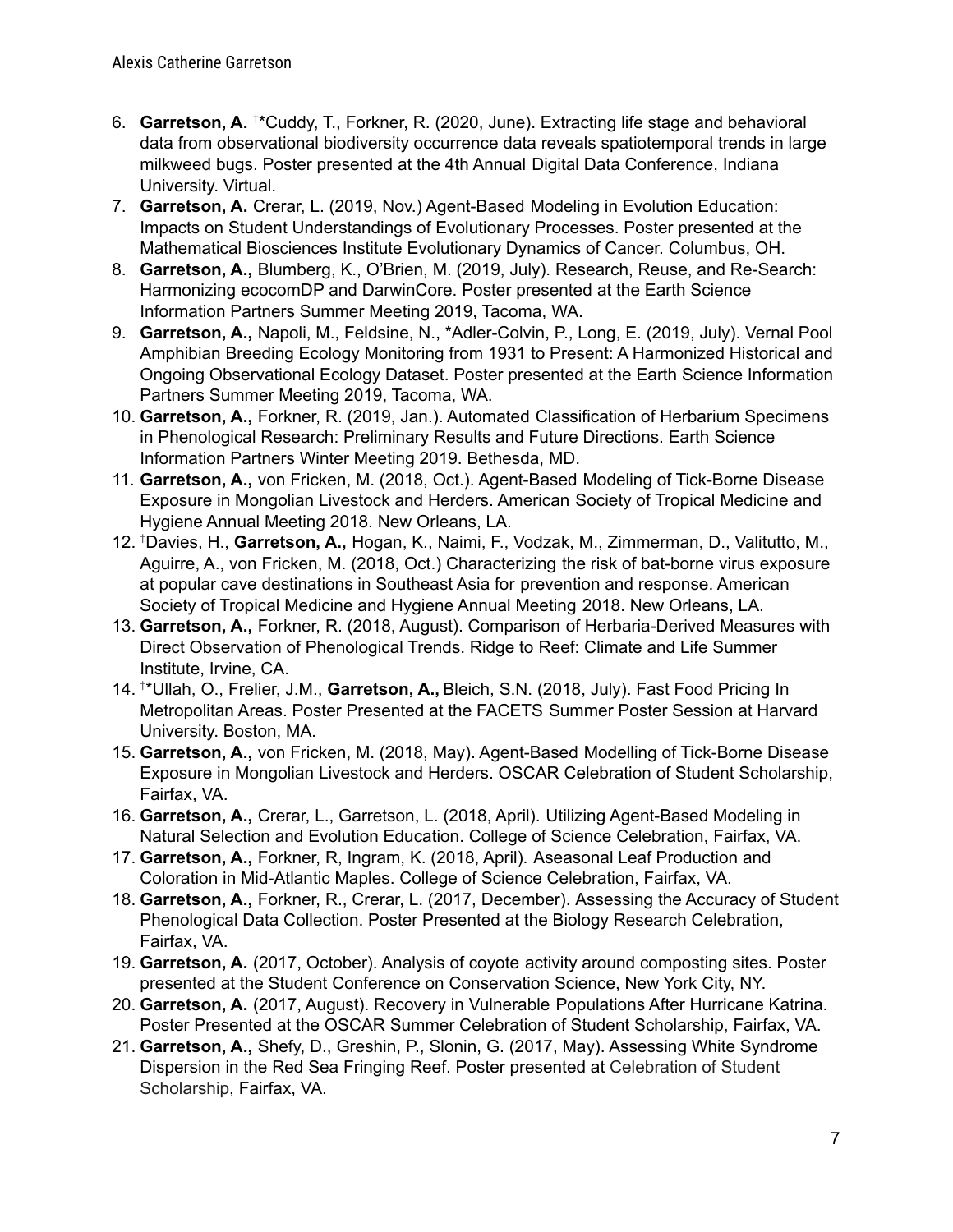- 22. **Garretson, A.,** Reid, A. (2017, April). Analysis of coyote activity around waste disposal sites and management implications. Poster presented at College of Humanities and Social Sciences Undergraduate Research Symposium, Fairfax, VA.
- 23. **Garretson, A.** (2017, April). The Politics of Addiction: Innovative Strategies for Combating Heroin Addiction in New Jersey. Poster at the National Conference for Undergraduate Research, Memphis, TN.
- 24. Garretson, A., <sup>†</sup>Reid, A. (2017, April). Analysis of coyote activity around waste disposal sites and management implications. Poster presented at the National Conference for Undergraduate Research, Memphis, TN.

## Teaching Experience

2020 **Computer Vision for Ecology** Lead Instructor. George Mason University, Department of Biology. 2019 **Bioinformatics & Data Analysis II** Teaching Assistant. Brigham Young University, Department of Biology Student Review: 4.88/5 2019 **Introduction to Bioinformatics** Teaching Assistant. Brigham Young University, Department of Biology. 2018 **Principles of Biology for Non-Majors** Teaching Assistant. Brigham Young University, Department of Biology. Student Review: 4.66/5 2018 **Applied Ecology** Learning Assistant. George Mason University, Department of Biology & Department of Environmental Science and Policy Student Review: 8.98/10 2017 **Foundations of Ecology & Evolution** Learning Assistant. George Mason University, Department of Biology and Department of Student Review: 9.55/10

Mentorship (\* indicates underrepresented students in medicine and earth science)

- 1. **Stephen Bredin,** Recent graduate. George Mason University. Summer 2020. Supervised summer research project in amphibian breeding ecology.
- 2. **\*Amber Jackson,** B.S. student. George Mason University. Summer 2020. Supervised summer research project in ethnobotany and natural history collections.
- 3. **\*Elizabeth Elliot,** B.S. student. George Mason University. Summer 2020. Supervised summer research project in ethnobotany and natural history collections.
- 4. **\*Morgan Cahill,** B.S. student. George Mason University. Summer 2020. Supervised summer research project in water quality and citizen science.
- 5. **\*Rachel Silarszka,** B.S. student. George Mason University. Summer 2020. Supervised summer research project in water quality and citizen science.
- 6. **\*Laurel Griffin,** B.S. student. George Mason University. Summer 2020. Supervised summer research project in water quality and citizen science.
- 7. **\*Mary Beth Armstrong,** B.S. student. George Mason University. Summer 2020. Supervised summer research project in data science and air quality indicators.
- 8. **\*Rinad Chowdhury,** B.S. student. George Mason University. Summer 2020. Supervised summer research project in data science and air quality indicators.